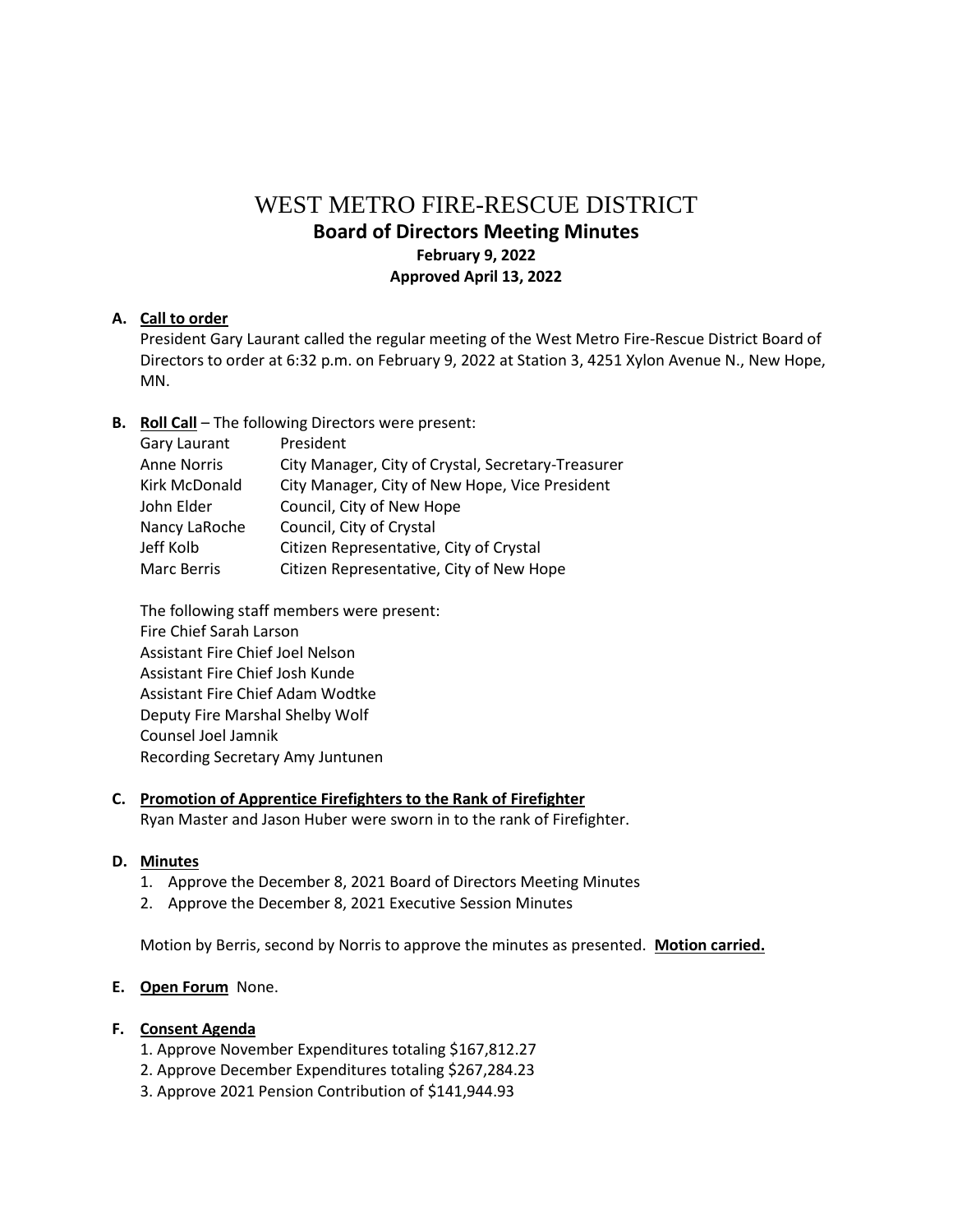- 4. Approve LMCIT Workers Compensation Premium
- 5. Accept LMCIT Property/Casualty Dividend
- 6. Approve Resolution 2022-1 Delegating Authority to make Electronic Funds Transfers
- 7. Approve Resolution 2022-2 engaging MMKR to complete the 2021 Audit

Motion by Elder, second by Norris to approve the Consent Agenda as presented. **Motion carried.**

## **G. Chief's Report**

The report can be found in the meeting packet.

## **H. Old Business**

1. Board's representatives on the West Metro Fire Relief Association Board. The Mayors of both member cities and Laurant met with the new candidate. Isaac Sandberg has been a long-time Board representative and is willing to continue. Alyssa Bell applied to serve on the Board in response to both cities' advertisement for candidates for the position.

Motion by McDonald, second by Kolb to reappoint Isaac Sandberg to the WMFRDFRA Board of Trustees with a term to expire December 31, 2022. **Motion carried.**

Motion by Elder, second by Kolb to appoint Alyssa Bell to the WMFRDFRA Board of Trustees with a term to expire December 31, 2022. **Motion carried.**

## **I. New Business**

1. Approve 2022 Chief's Goals. Motion by Elder, second by Berris to approve the Chief's 2022 goals as presented. **Motion carried.**

2. Credit Card Policy. To date, WMFRD has not accepted credit cards as a form of payment. This is no longer a viable option since many people no longer have checks. Payments are accepted for the Honor Guard Clinic, personalized uniforms, and occasional sale items. The District's financial advisor, Abdo, created this policy and recommended a PayPal Business account. With this approval the District will create a PayPal Business account to accept credit card payments.

Motion by Kolb, second by Elder to approve the credit card policy as presented. **Motion carried.**

3. Capital Purchase. The lockers at Stations One and Two hold one set of turnout gear for each firefighter. Due to awareness of carcinogens and other chemicals firefighters are exposed to on scenes, the District has issued a second set of turnout gear to each firefighter. The current lockers are Gear Grid brand and are expandable. Staff recommends purchase to expand the lockers to accommodate two sets of turnout gear at a cost of \$3,932.00. The 2022 approved capital plan has \$30,000 for Gear Grid upgrades.

Motion by Kolb, second by Norris to approve the purchase as presented. **Motion carried.**

4. Consignment of Four Engines. A sealed bid process was required by state statute for the sale of the fire engine with the asking price of \$225,000. Industrial Del Fuerte S de RL de CV submitted a